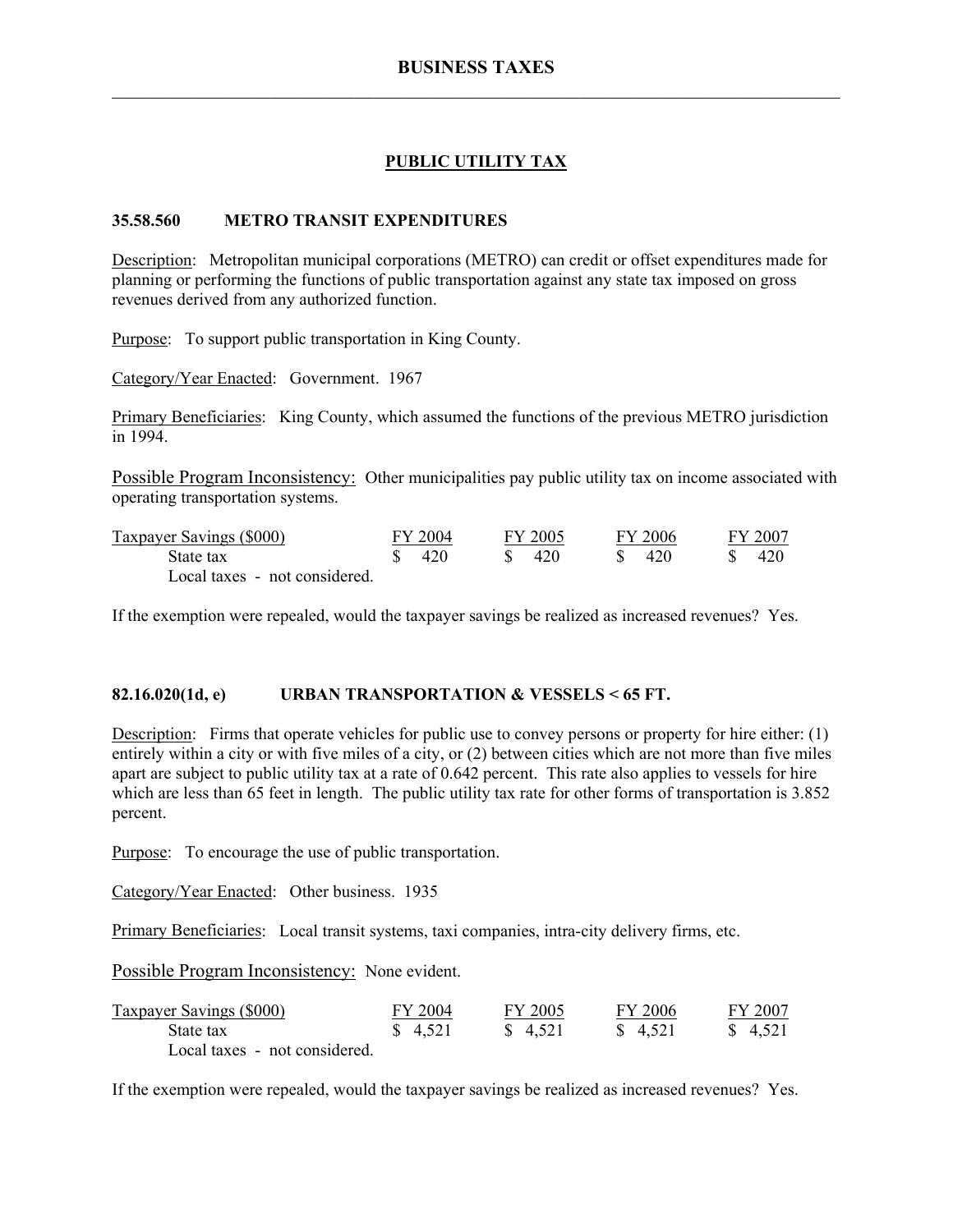#### **82.16.040 MONTHLY INCOME < \$2,000**

Description: The threshold for public utility tax liability is gross operating income of \$2,000 per month. The exemption does not apply if income equals or exceeds \$2,000 per month.

Purpose: To encourage new or small public utility businesses and for administrative convenience.

Category/Year Enacted: Other business. 1935

Primary Beneficiaries: Small utility firms.

Possible Program Inconsistency: None evident.

| Taxpayer Savings (\$000)      | FY 2004 |  | FY 2005 |  | FY 2006 |  | FY 2007 |
|-------------------------------|---------|--|---------|--|---------|--|---------|
| State tax                     | -500    |  | - 500   |  | -500    |  |         |
| Local taxes - not considered. |         |  |         |  |         |  |         |

If the exemption were repealed, would the taxpayer savings be realized as increased revenues? Yes.

### **82.16.042 SMALL WATER SYSTEMS**

Description: Exemption from public utility tax is allowed for amounts received for the provision of water services by: (1) water-sewer districts established under Title 57 RCW which have fewer than 1,500 connections, (2) irrigation districts established under Title 87 RCW which have fewer than 1,500 connections, and (3) qualified satellite systems pursuant to RCW 70.116.134 which have fewer than 200 connections. To qualify, the rates charged by these systems must exceed 125 percent of the statewide average rate for water, as determined by the Dept. of Health. The district must spend at least 90 percent of the value of the exemption on repair, maintenance and upgrading of the water system. This exemption is scheduled to expire on July 1, 2004.

Purpose: To assist small water providers whose systems may not be economically efficient to operate.

Category/Year Enacted: Government. 1997

Primary Beneficiaries: Small water systems.

Possible Program Inconsistency: None evident.

| Taxpayer Savings (\$000)      | FY 2004                       |  | FY 2005 |  | FY 2006 |  | FY 2007 |
|-------------------------------|-------------------------------|--|---------|--|---------|--|---------|
| State tax                     | $\frac{\text{S}}{\text{230}}$ |  |         |  |         |  |         |
| Local taxes - not considered. |                               |  |         |  |         |  |         |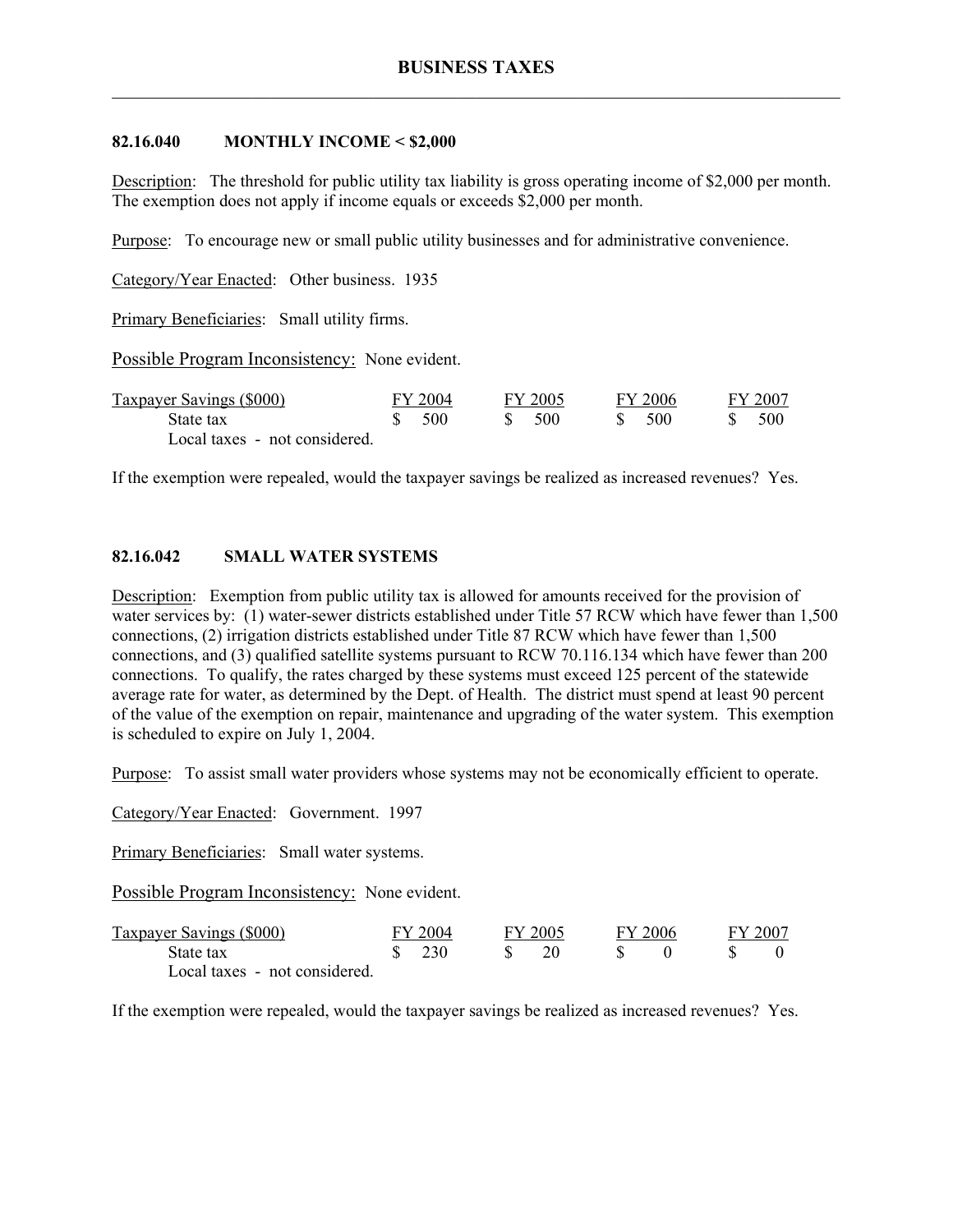### **82.16.045 POLLUTION CONTROL CREDIT 82.34.060(2)**

Description: A credit against public utility tax is allowed for up to 50 percent of the installation cost of required pollution control facilities. Two percent of the allowable credit may be taken each year.

Purpose: To encourage pollution control and to compensate existing companies for the costs of meeting upgraded pollution standards.

Category/Year Enacted: Other business. 1967; new applications not allowable after 1981.

Primary Beneficiaries: Firms required to install pollution control facilities, primarily in the lumber and wood products, paper, aluminum and food products industries. A total of 151 firms have applied for the B&O, public utility or use tax credits. Sixty firms have a remaining credit balance totaling \$30 million at the end of FY 2003.

Possible Program Inconsistency: None evident.

| Taxpayer Savings (\$000)      | FY 2004 | FY 2005  | FY 2006  | FY 2007  |
|-------------------------------|---------|----------|----------|----------|
| State tax                     | \$1,635 | \$ 1,472 | \$ 1.325 | \$ 1.192 |
| Local taxes - not considered. |         |          |          |          |

If the exemption were repealed, would the taxpayer savings be realized as increased revenues? No.

### **82.16.046 2nd NARROWS BRIDGE**

Description: Income derived from operation of state route 16 corridor transportation systems and facilities constructed and operated under RCW 47.46 is exempt from public utility tax. This statute addresses the second bridge over Puget Sound at the Tacoma Narrows and exempts from public utility tax any tolls received by the operator of the bridge.

Purpose: To lower the overall cost of operating the bridge.

Category/Year Enacted: Tax base. 1998

Primary Beneficiaries: Businesses contracted by the state to operate the bridge facilities and ultimately the drivers who use the bridge.

Possible Program Inconsistency: None evident.

Taxpayer Savings (\$000) None. It is understood that the tolls will actually be received by the state, not the firm contracted to collect the tolls. The contractor will be subject to B&O tax on the amount paid by the state to perform this service.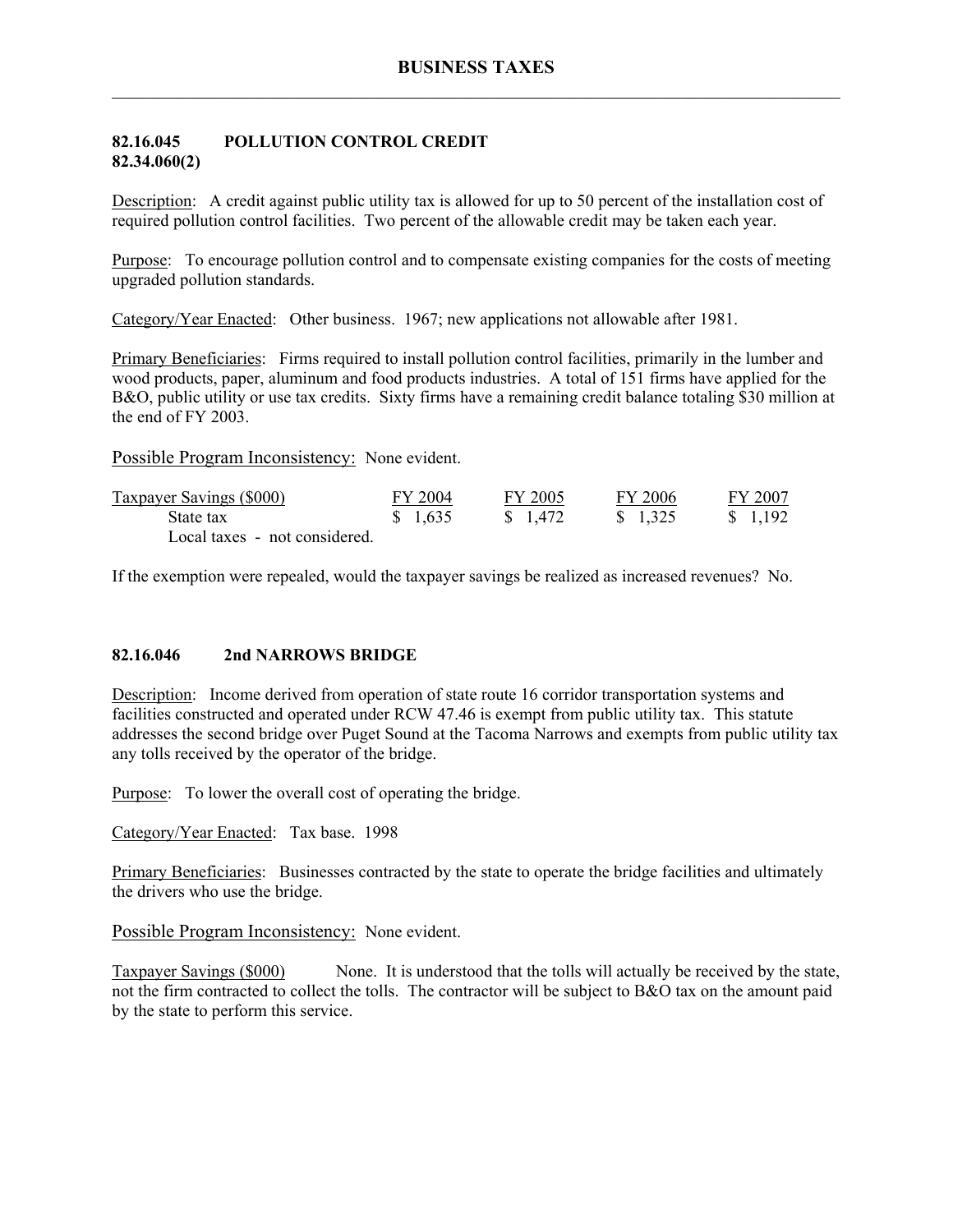# **82.16.047 COMMUTE TRIP REDUCTION; SPECIAL NEEDS TRANSPORTATION**

Description: An exemption is allowed from public utility tax for funds received in conjunction with commuter ride-sharing (e.g., vanpools) and receipts by nonprofit social service organizations that provide transportation services for persons with special transportation needs.

Purpose: To promote ride sharing and conservation of fuel and to help relieve traffic congestion. Also to support programs that help to provide mobility for persons with special transportation needs.

Category/Year Enacted: Other. 1979

Primary Beneficiaries: Approximately 67 private, nonprofit transportation providers and public transportation systems that provide transportation services.

Possible Program Inconsistency: None evident.

| <b>Taxpayer Savings (\$000)</b> | FY 2004                         |  | FY 2005 |        | FY 2006         |      | FY 2007 |
|---------------------------------|---------------------------------|--|---------|--------|-----------------|------|---------|
| State tax                       | $\frac{\text{S}}{\text{S}}$ 275 |  | S 297   | - 85 - | $\frac{321}{2}$ | - 85 | 347     |
| Local taxes - not considered.   |                                 |  |         |        |                 |      |         |

If the exemption were repealed, would the taxpayer savings be realized as increased revenues? Yes.

### **82.16.0491 RURAL ELECTRIC UTILITY CONTRIBUTIONS**

Description: A credit against public utility tax is allowed for up to 50 percent of the contributions made to an electric utility rural economic development revolving fund by a light and power company. In order to qualify, the revolving fund must be for a rural county with an average population density of fewer than 100 persons per square mile. To take the credit the light and power company must have fewer than 26 meters per mile of electric distribution line. Total tax credits are limited to \$350,000 annually and the maximum a particular firm may take is \$25,000. The right to earn new tax credits under this statute is scheduled to expire on December 31, 2005. However, eligible contributions made before this date may still be taken as tax credits subsequently.

Purpose: To encourage economic development in rural areas.

Category/Year Enacted: Other business. 1999

Primary Beneficiaries: Approximately one dozen light and power companies are taking the credit.

Possible Program Inconsistency: None evident.

| Taxpayer Savings (\$000)      | FY 2004 | FY 2005 | FY 2006 | $FY 2007*$ |
|-------------------------------|---------|---------|---------|------------|
| State tax                     | 300     | 300     | 300     |            |
| Local taxes - not considered. |         |         |         |            |

\*Some carryover of prior contributions after the expiration date of 12/31/2005 is assumed.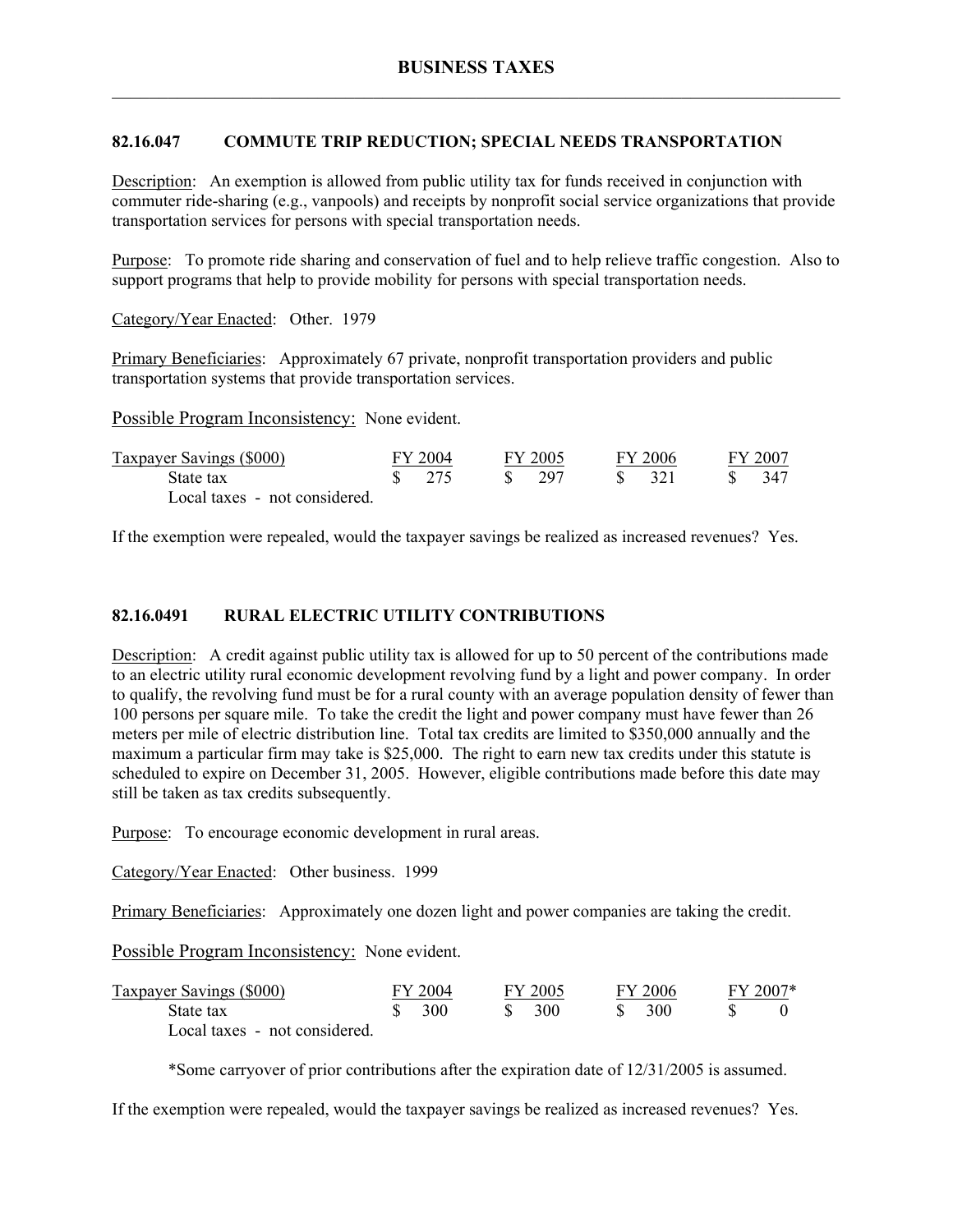# **82.16.0495 POWER PURCHASED BY DSI CUSTOMERS**

Description: A credit against public utility tax is provided for income from sales of electricity to direct service industries (DSIs), if the electric utility constructs a new power plant to supply the needs of the DSI firm. DSIs are firms that purchase electric power directly from the Bonneville Power Administration. The tax credit lasts for a 60 month period, and the law requires that the benefit of the credit be passed on to the DSI customer, as long as the DSI maintains existing employment levels for at least five years. Also, a 10 year contract to supply power to the DSI is required.

Purpose: To encourage DSI firms to continue manufacturing in Washington after their power supply contracts with BPA expire by switching to power from newly constructed power facilities.

Category/Year Enacted: Business incentive. 2001

Primary Beneficiaries: To date, no firm has applied for this tax credit.

Possible Program Inconsistency: None evident.

Taxpayer Savings (\$000) None.

If the exemption were repealed, would the taxpayer savings be realized as increased revenues? Yes, assuming some firms were actually taking the credit.

# **82.16.0497 CREDIT FOR BILLING DISCOUNTS**

Description: A credit against public utility tax liability is allowed for 50 percent of the billing discounts provided to low-income households by light and power companies and natural gas distribution firms. The credit is limited to amounts in excess of 125 percent of the amounts provided in fiscal year 2000. The total of these credits for all firms is capped at \$2.5 million annually.

Purpose: To encourage electric and gas companies to provide discounts to low-income customers.

Category/Year Enacted: Other business. 2001

Primary Beneficiaries: Approximately 15 firms utilize this tax credit.

Possible Program Inconsistency: None evident.

| <b>Taxpayer Savings (\$000)</b> | FY 2004 | FY 2005 | FY 2006            | FY 2007 |
|---------------------------------|---------|---------|--------------------|---------|
| State tax                       | \$2,500 | \$2,500 | $\frac{\$}{2.500}$ | \$2,500 |
| Local taxes - not considered.   |         |         |                    |         |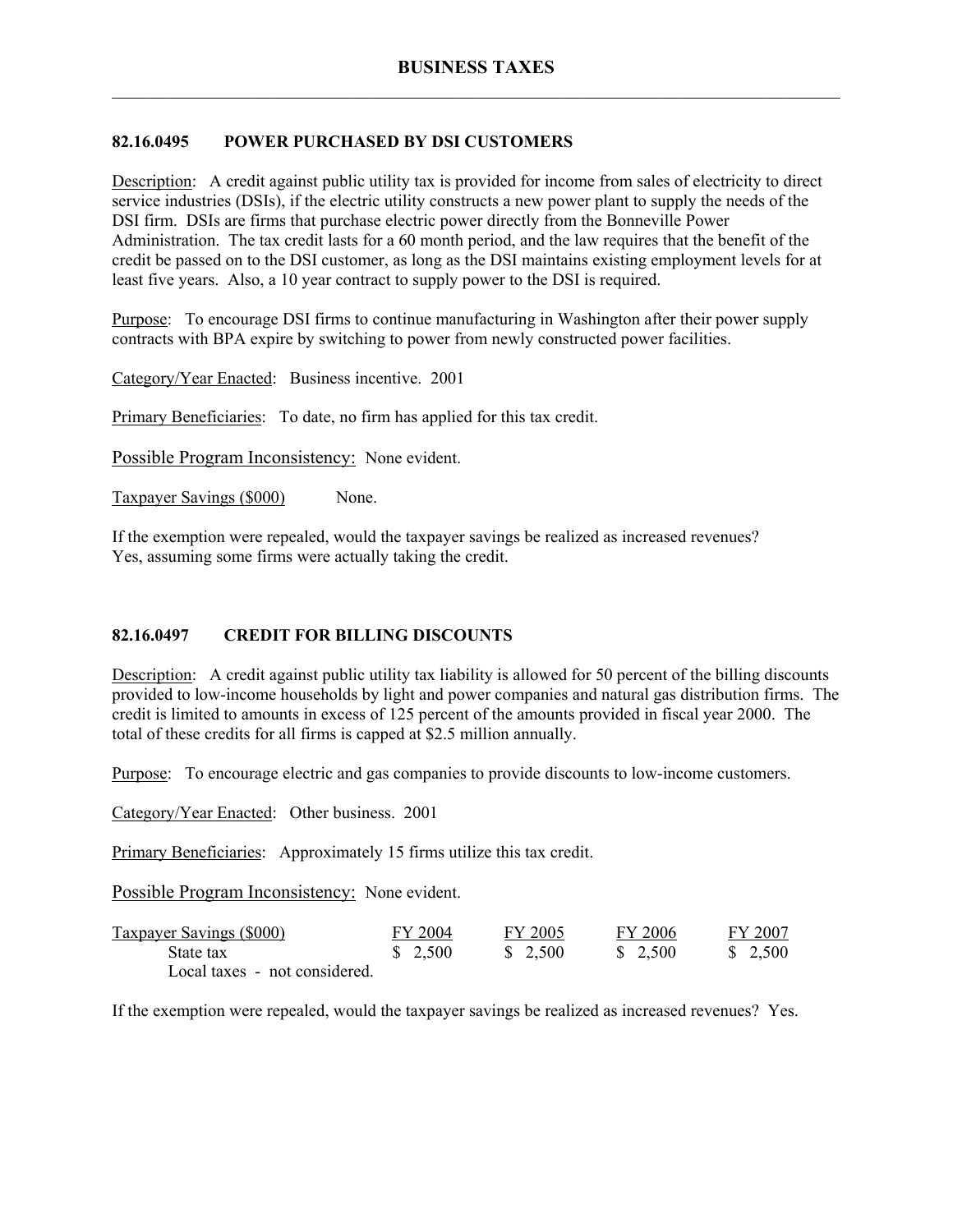### **82.16.050(1) RECEIPTS FROM TAXES**

Description: A deduction from gross operating income subject to public utility tax is allowed for revenues received via local taxes levied by local governments for the support of municipally owned or operated public service businesses. This principally covers municipal water, sewer and transit systems.

Purpose: To eliminate the possibility of pyramiding by applying a state tax to amounts derived from local utility taxes.

Category/Year Enacted: Tax base. 1935

Primary Beneficiaries: Municipal utilities.

Possible Program Inconsistency: None evident.

| <b>Taxpayer Savings (\$000)</b> | FY 2004  | FY 2005  | FY 2006  | FY 2007  |
|---------------------------------|----------|----------|----------|----------|
| State tax                       | \$11,087 | \$11,641 | \$12,223 | \$12,835 |
| Local taxes - not considered.   |          |          |          |          |

If the exemption were repealed, would the taxpayer savings be realized as increased revenues? No.

#### **82.16.050(2) SALES FOR RESALE**

Description: A deduction from gross operating income subject to public utility tax is allowed for sales made to other public utility firms that resell the commodity within the state.

Purpose: To avoid pyramiding of the public utility tax.

Category/Year Enacted: Tax base. 1935

Primary Beneficiaries: Natural gas and water utilities.

Possible Program Inconsistency: None evident.

| Taxpayer Savings (\$000)      | FY 2004  | FY 2005  | FY 2006  | FY 2007  |
|-------------------------------|----------|----------|----------|----------|
| State tax                     | \$ 3,000 | \$ 3,000 | \$ 3,000 | \$ 3,000 |
| Local taxes - not considered. |          |          |          |          |

If the exemption were repealed, would the taxpayer savings be realized as increased revenues? No; not unless the tax were intended to pyramid.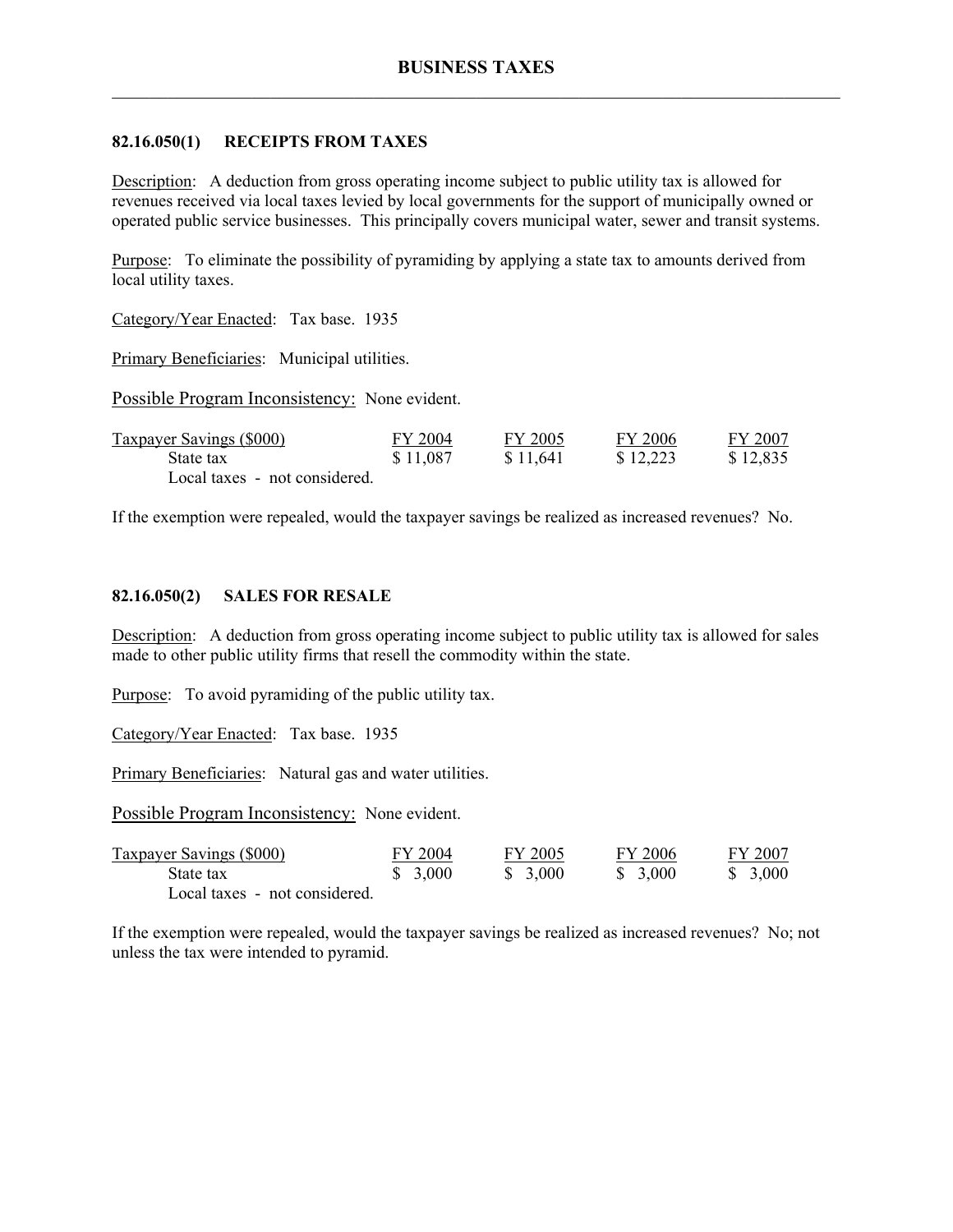### **82.16.050(3) JOINT UTILITY SERVICES**

Description: A deduction from gross operating income subject to public utility tax is allowed for payments made to another public service firm relating to services provided jointly by both firms, as long as the payment is reported as taxable income by the firm making the payment and is subject to public utility tax by the firm that receives the payment.

Purpose: To eliminate pyramiding of the public utility tax.

Category/Year Enacted: Tax base. 1935

Primary Beneficiaries: Firms that jointly provide utility services to customers.

Possible Program Inconsistency: None evident.

| <b>Taxpayer Savings (\$000)</b> | FY 2004  | FY 2005  | FY 2006  | FY 2007  |
|---------------------------------|----------|----------|----------|----------|
| State tax                       | \$16,000 | \$16,000 | \$16,000 | \$16,000 |
| Local taxes - not considered.   |          |          |          |          |

If the exemption were repealed, would the taxpayer savings be realized as increased revenues? No.

### **82.16.050(4) CASH DISCOUNTS**

Description: A deduction from gross operating income subject to public utility tax is allowed for cash discounts taken by customers, if the cash discounts were included in gross revenue reported by the firm.

Purpose: The deduction recognizes that this income is not actually received by the firm.

Category/Year Enacted: Tax base. 1935

Primary Beneficiaries: Utility firms that offer cash discounts to customers.

Possible Program Inconsistency: None evident.

| <b>Taxpayer Savings (\$000)</b> | FY 2004  | FY 2005  | FY 2006  | FY 2007  |
|---------------------------------|----------|----------|----------|----------|
| State tax                       | \$ 7,500 | \$ 7,500 | \$ 7,500 | \$ 7,500 |
| Local taxes - not considered.   |          |          |          |          |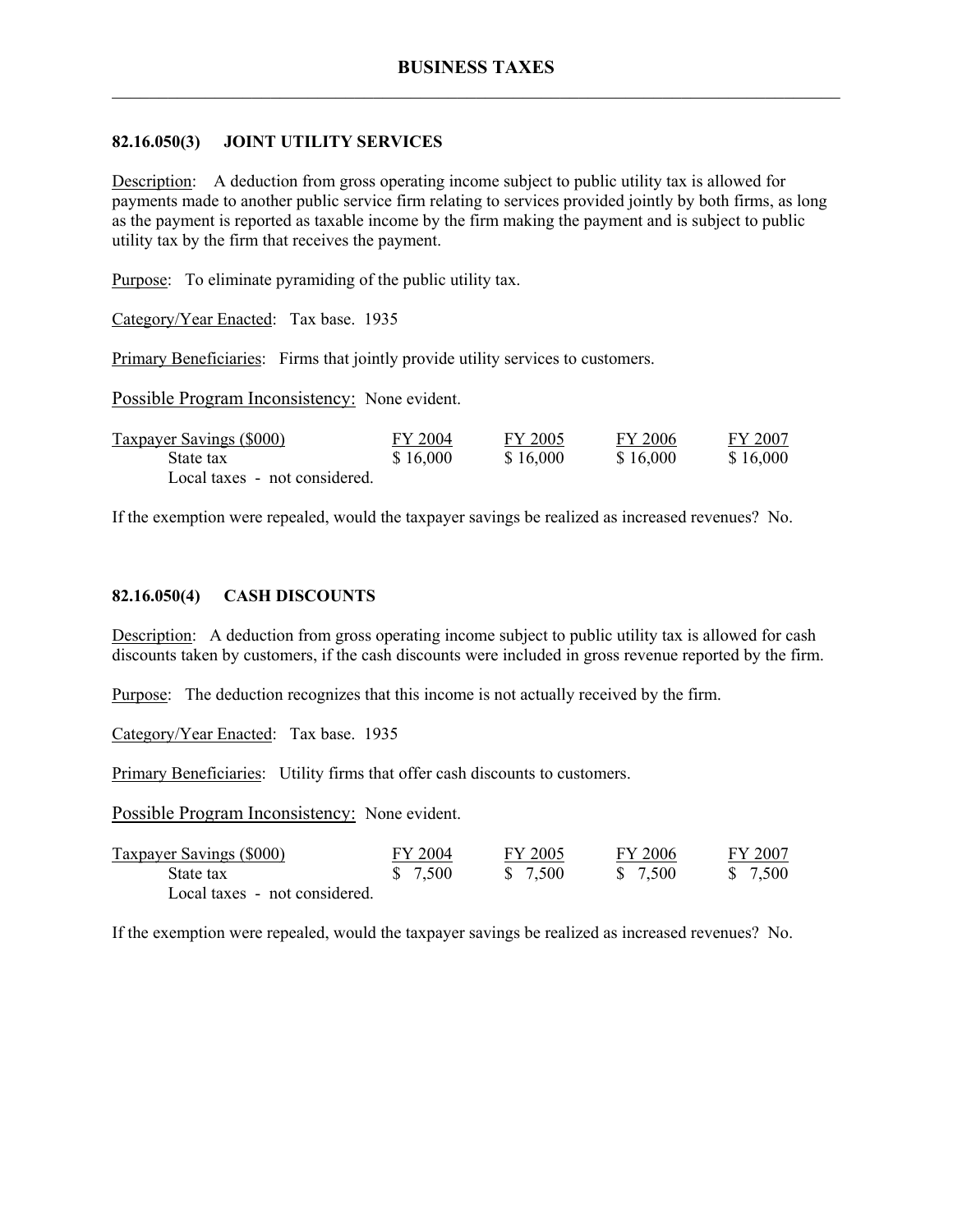### **82.16.050(5) CREDIT LOSSES**

Description: A deduction from gross operating income subject to public utility tax is allowed for the amount of losses resulting from nonpayment of accounts, as long as the taxpayers maintain their books on an accrual basis.

Purpose: To recognize that no income is actually received by the seller and to provide equity with taxpayers who maintain their books on the cash basis.

Category/Year Enacted: Other business. 1935

Primary Beneficiaries: Any firm that uses the accrual method of accounting and experiences unpaid debts.

Possible Program Inconsistency: None evident.

| <b>Taxpayer Savings (\$000)</b> | FY 2004            | FY 2005                           | FY 2006            | FY 2007  |
|---------------------------------|--------------------|-----------------------------------|--------------------|----------|
| State tax                       | $\frac{\$}{2,100}$ | $\frac{\text{S}}{\text{2}}$ , 100 | $\frac{\$}{2,100}$ | \$ 2.100 |
| Local taxes - not considered.   |                    |                                   |                    |          |

If the exemption were repealed, would the taxpayer savings be realized as increased revenues? Unlikely.

### **82.16.050(6) CONSTITUTIONAL EXEMPTIONS**

Description: A deduction from gross operating income subject to public utility tax is allowed for amounts derived from business which the state is prohibited from taxing under the constitution of the state or constitution or laws of the U.S. The primary activity exempted from public utility tax for constitutional reasons is transportation of persons or property across state lines in interstate commerce.

Purpose: To avoid interfering with interstate or foreign commerce.

Category/Year Enacted: Commerce. 1935

Primary Beneficiaries: Truckers, airlines, railroads, busses, etc.

Possible Program Inconsistency: None evident.

| <b>Taxpayer Savings (\$000)</b> | FY 2004   | FY 2005   | FY 2006   | FY 2007   |
|---------------------------------|-----------|-----------|-----------|-----------|
| State tax                       | \$104,120 | \$107,243 | \$110,461 | \$113,175 |
| Local taxes - not considered.   |           |           |           |           |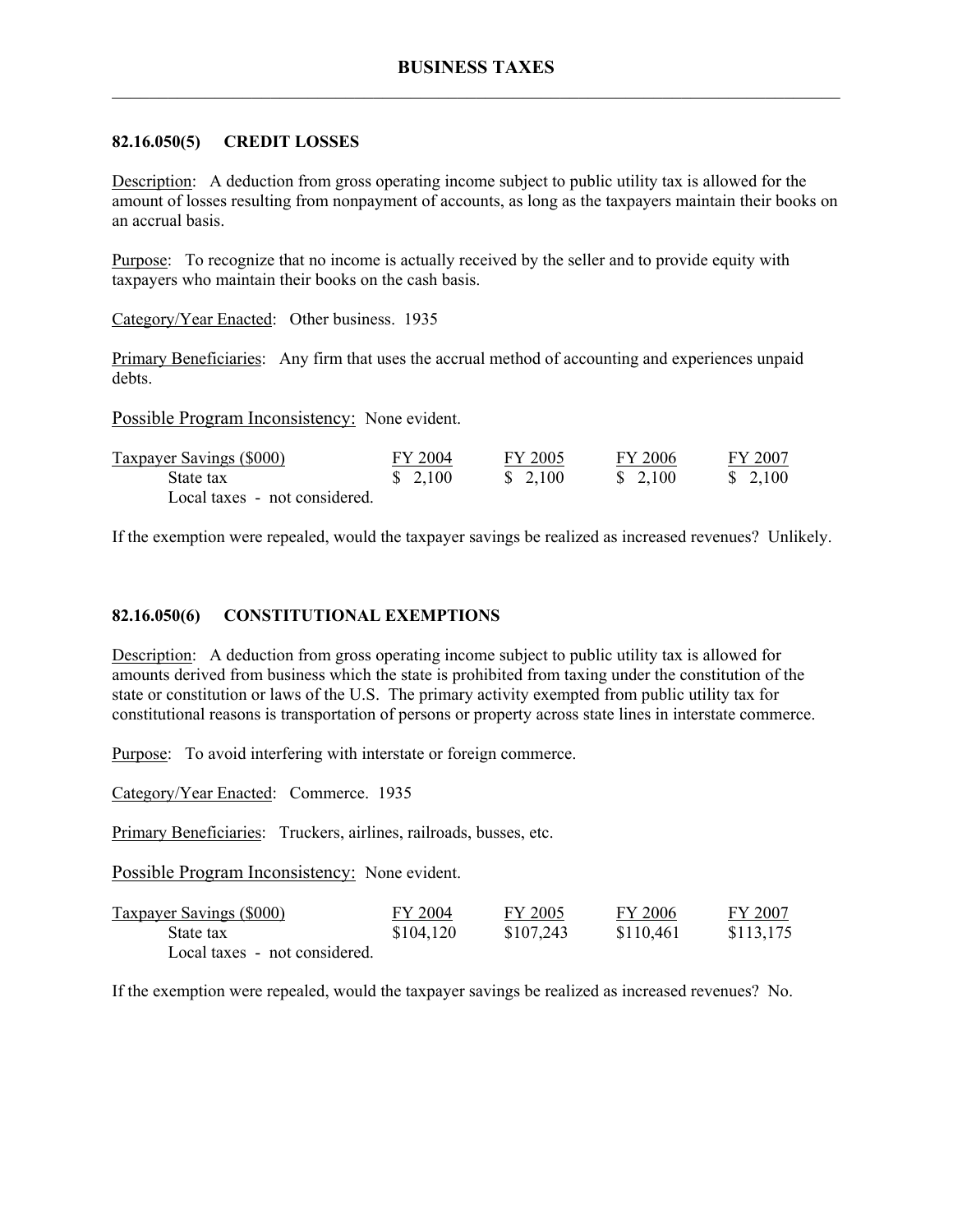# **82.16.050(6) IN-STATE PORTION OF INTERSTATE TRANSPORTATION**

Description: A sub-set of the above exemption for constitutional reasons relates to transportation of persons or property which crosses Washington boundaries. Under current law income from the entire trip is deductible from public utility tax if it crosses the state boundaries. For example, a bus trip from Seattle to Spokane is subject to tax, but a trip from Seattle to Coeur d'Alene, Idaho is entirely exempt.

Purpose: This policy reflects the interpretation that states may not tax interstate commerce. However, there may be a possibility that the state could legally tax the portion of interstate transportation which occurs within the state, if a reasonable apportionment formula could be developed.

Category/Year Enacted: Commerce. 1935

Primary Beneficiaries: Interstate transportation companies and their passengers. NOTE: air transportation is excluded due to the U.S. Supreme Court decision in the 1983 Aloha Airlines case.

Possible Program Inconsistency: None evident.

| <b>Taxpayer Savings (\$000)</b> | FY 2004  | FY 2005  | FY 2006 | FY 2007  |
|---------------------------------|----------|----------|---------|----------|
| State tax                       | \$ 4.633 | \$ 4,772 | \$4.916 | \$ 5.063 |
| Local taxes - not considered.   |          |          |         |          |

If the exemption were repealed, would the taxpayer savings be realized as increased revenues? Possibly; it would depend upon an interpretation by the courts.

# **82.16.050(7) IRRIGATION WATER**

Description: A deduction from gross operating income subject to public utility tax is allowed for income derived from the distribution of water used for the purpose of irrigation.

Purpose: To lower the cost of irrigation water for agricultural producers.

Category/Year Enacted: Agriculture. 1935

Primary Beneficiaries: Approximately 46 irrigation districts and their customers.

Possible Program Inconsistency: None evident.

| Taxpayer Savings (\$000)      | FY 2004 |               | FY 2005 | FY 2006 |  | FY 2007 |
|-------------------------------|---------|---------------|---------|---------|--|---------|
| State tax                     | - 360   | $\mathcal{S}$ | 450     | - 563   |  | 704     |
| Local taxes - not considered. |         |               |         |         |  |         |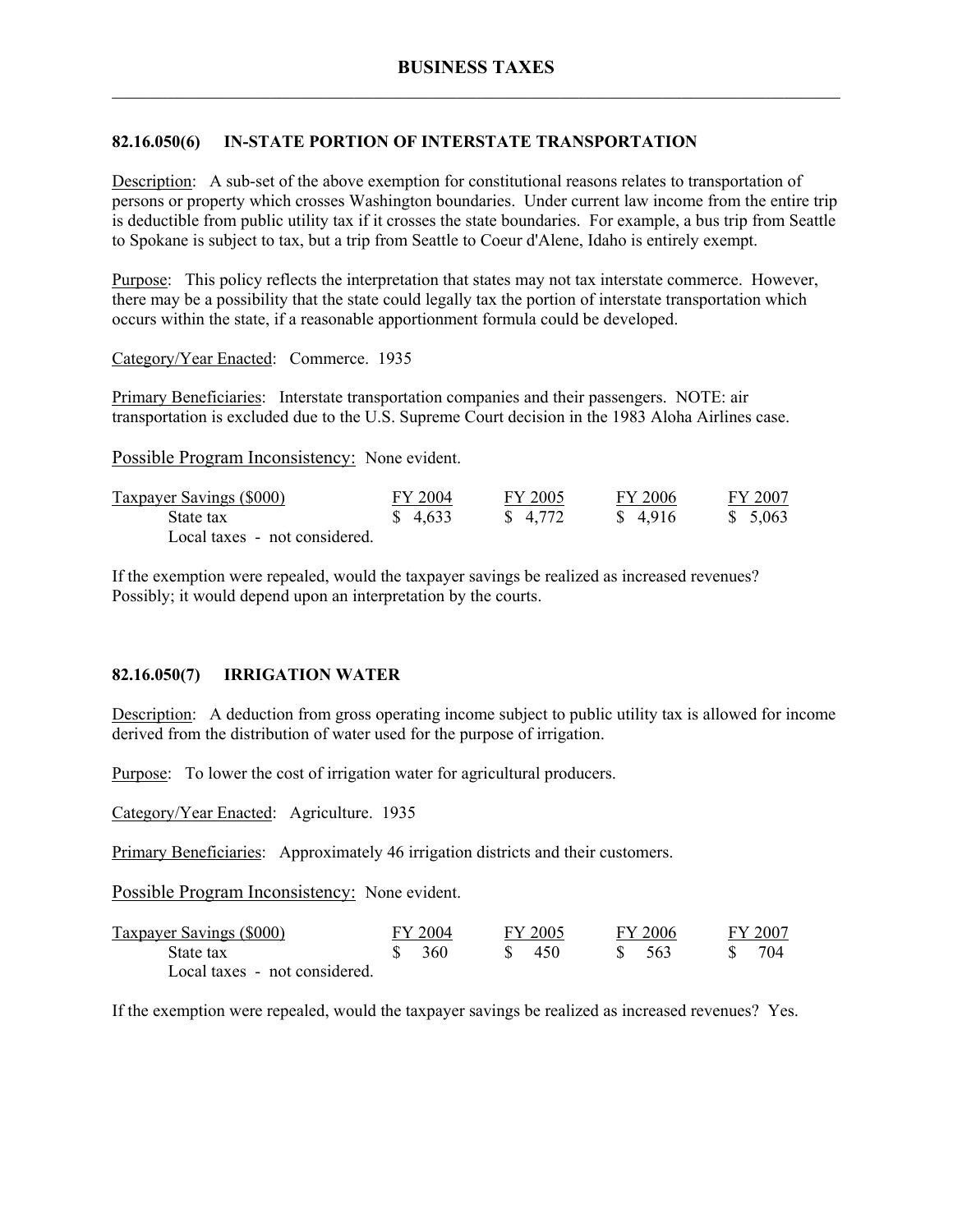# **82.16.050(8) INTERSTATE TRANSPORTATION - THROUGH FREIGHT**

Description: A deduction from gross operating income subject to public utility tax is allowed for income received from transportation within the state relating to imported or exported goods which have technically ceased movement in interstate commerce. Such items must have been shipped under a "through freight" billing.

Purpose: Current practice is not to tax the transportation of persons or property across state lines because of the constitutional prohibition of taxing interstate commerce. This exemption extends that favorable treatment by ignoring temporary stops within Washington before the goods reach their ultimate destination.

Category/Year Enacted: Commerce. 1937

Primary Beneficiaries: Shippers of goods passing through the state.

Possible Program Inconsistency: None evident.

| <b>Taxpayer Savings (\$000)</b> | FY 2004  | FY 2005  | FY 2006  | FY 2007  |
|---------------------------------|----------|----------|----------|----------|
| State tax                       | \$14,317 | \$14,746 | \$15,188 | \$15,644 |
| Local taxes - not considered.   |          |          |          |          |

If the exemption were repealed, would the taxpayer savings be realized as increased revenues? No.

# **82.16.050(8) SHIPMENTS TO PORTS**

Description: A deduction from gross operating income subject to public utility tax is allowed for income derived from shipping products produced in Washington to export facilities in the state, including docks, wharfs and elevators, if the products are then shipped outside of the state in vessels. The deduction does not apply if the shipment occurs solely within the same city.

Purpose: To promote the export of Washington products.

Category/Year Enacted: Agriculture. 1937

Primary Beneficiaries: Firms that transport agricultural products to Washington ports.

Possible Program Inconsistency: None evident.

| <b>Taxpayer Savings (\$000)</b> | FY 2004 | FY 2005  | FY 2006  | FY 2007  |
|---------------------------------|---------|----------|----------|----------|
| State tax                       | \$6,768 | \$ 6,971 | \$ 7.180 | \$ 7.395 |
| Local taxes - not considered.   |         |          |          |          |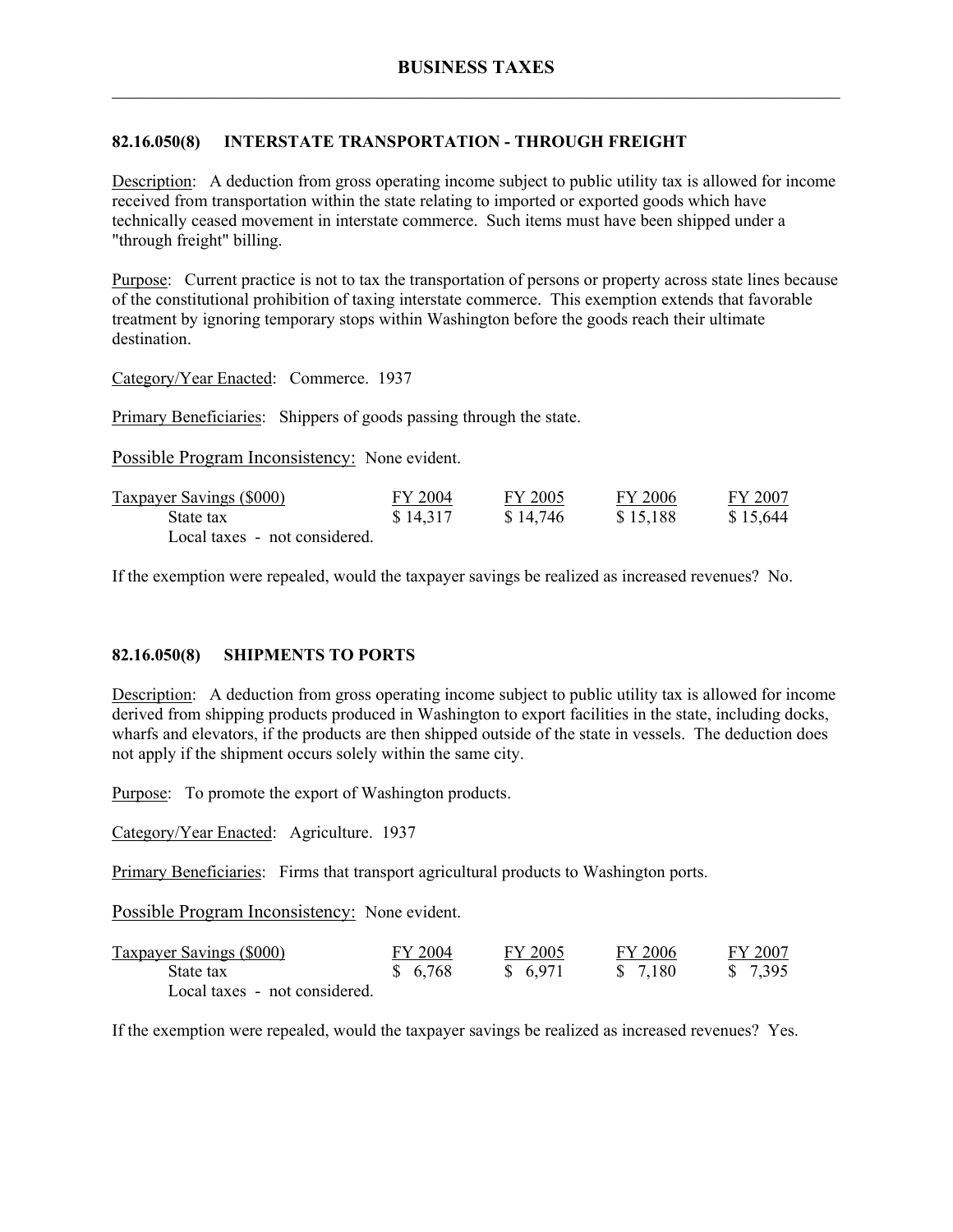### **82.16.050(9) ELECTRIC POWER THAT IS RESOLD OR EXPORTED**

Description: A deduction from gross operating income subject to public utility tax is allowed for amounts derived from the production, sale or transfer of electrical energy for resale within or outside of the state or for consumption outside of the state.

Purpose: To reflect a court decision barring direct taxation of interstate power sales, and to avoid pyramiding of the tax on in-state sales of power for resale.

Category/Year Enacted: Tax base. 1989; expanded in 2000.

Primary Beneficiaries: Light and power businesses and power marketers.

Possible Program Inconsistency: None evident.

| <b>Taxpayer Savings (\$000)</b> | FY 2004   | FY 2005   | FY 2006   | FY 2007   |
|---------------------------------|-----------|-----------|-----------|-----------|
| State tax                       | \$250,000 | \$250,000 | \$250,000 | \$250,000 |
| Local taxes - not considered.   |           |           |           |           |

If the exemption were repealed, would the taxpayer savings be realized as increased revenues? No.

#### **82.16.050(10) NONPROFIT WATER ASSOCIATIONS**

Description: A deduction from gross operating income subject to public utility tax is allowed for income derived from the distribution of water by a nonprofit water association, if the income is used for capital improvements of the association.

Purpose: To promote capital improvements and expansion of water distribution systems.

Category/Year Enacted: Nonprofit - other. 1977

Primary Beneficiaries: Nonprofit water associations and their members.

Possible Program Inconsistency: None evident.

| <b>Taxpayer Savings (\$000)</b> | FY 2004    | FY 2005 | FY 2006    |  | FY 2007 |
|---------------------------------|------------|---------|------------|--|---------|
| State tax                       | <b>200</b> | 200     | <b>200</b> |  | 200     |
| Local taxes - not considered.   |            |         |            |  |         |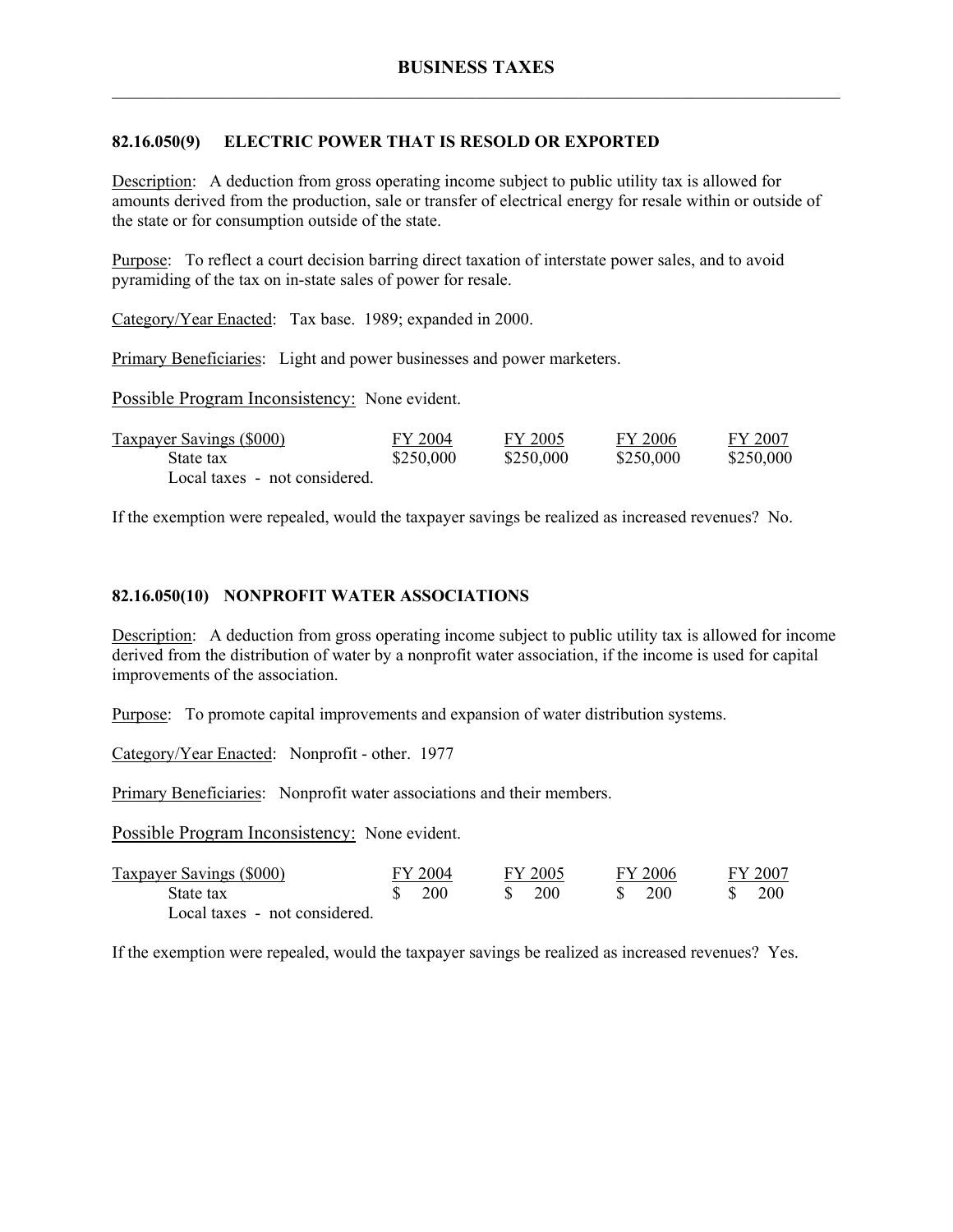### **82.16.050(11) DISPOSAL OF SEWERAGE**

Description: A deduction from gross operating income subject to public utility tax is allowed for amounts paid to other firms for the treatment or disposal of sewerage. Public utility tax applies only to the actual collection of sewerage, not processing (these activities are subject to B&O tax). If the firm that collects the sewerage contracts with other firms for treatment and disposal services, the amounts paid to these firms are deductible.

Purpose: To ensure that public utility tax applies only to the collection activity.

Category/Year Enacted: Tax base. 1987

Primary Beneficiaries: Sewerage collection firms.

Possible Program Inconsistency: None evident.

| <b>Taxpayer Savings (\$000)</b> | FY 2004  | FY 2005 | FY 2006  | FY 2007  |
|---------------------------------|----------|---------|----------|----------|
| State tax                       | \$ 4.161 | \$4.298 | \$ 4.440 | \$ 4,587 |
| Local taxes - not considered.   |          |         |          |          |

If the exemption were repealed, would the taxpayer savings be realized as increased revenues? Yes, although this would represent a major tax policy change regarding taxation of sewerage.

# **82.16.053 LOW-DENSITY ELECTRIC POWER**

Description: A deduction from gross operating income subject to public utility tax is allowed for light and power businesses whose customers are geographically dispersed. The amount of the deduction is based on the number of customers per mile of distribution line. The maximum deduction for a firm is equal to \$400,000 per month.

Purpose: To reduce the cost of providing electricity to areas with geographically dispersed customers.

Category/Year Enacted: Other business. 1994; deductible amounts increased in 1996.

Primary Beneficiaries: Public utility districts, power and light cooperatives and rural electric associations and their customers.

Possible Program Inconsistency: None evident.

| Taxpayer Savings (\$000)      | FY 2004 | FY 2005  | FY 2006  | FY 2007  |
|-------------------------------|---------|----------|----------|----------|
| State tax                     | \$1,000 | \$ 1.000 | \$ 1.000 | \$ 1,000 |
| Local taxes - not considered. |         |          |          |          |